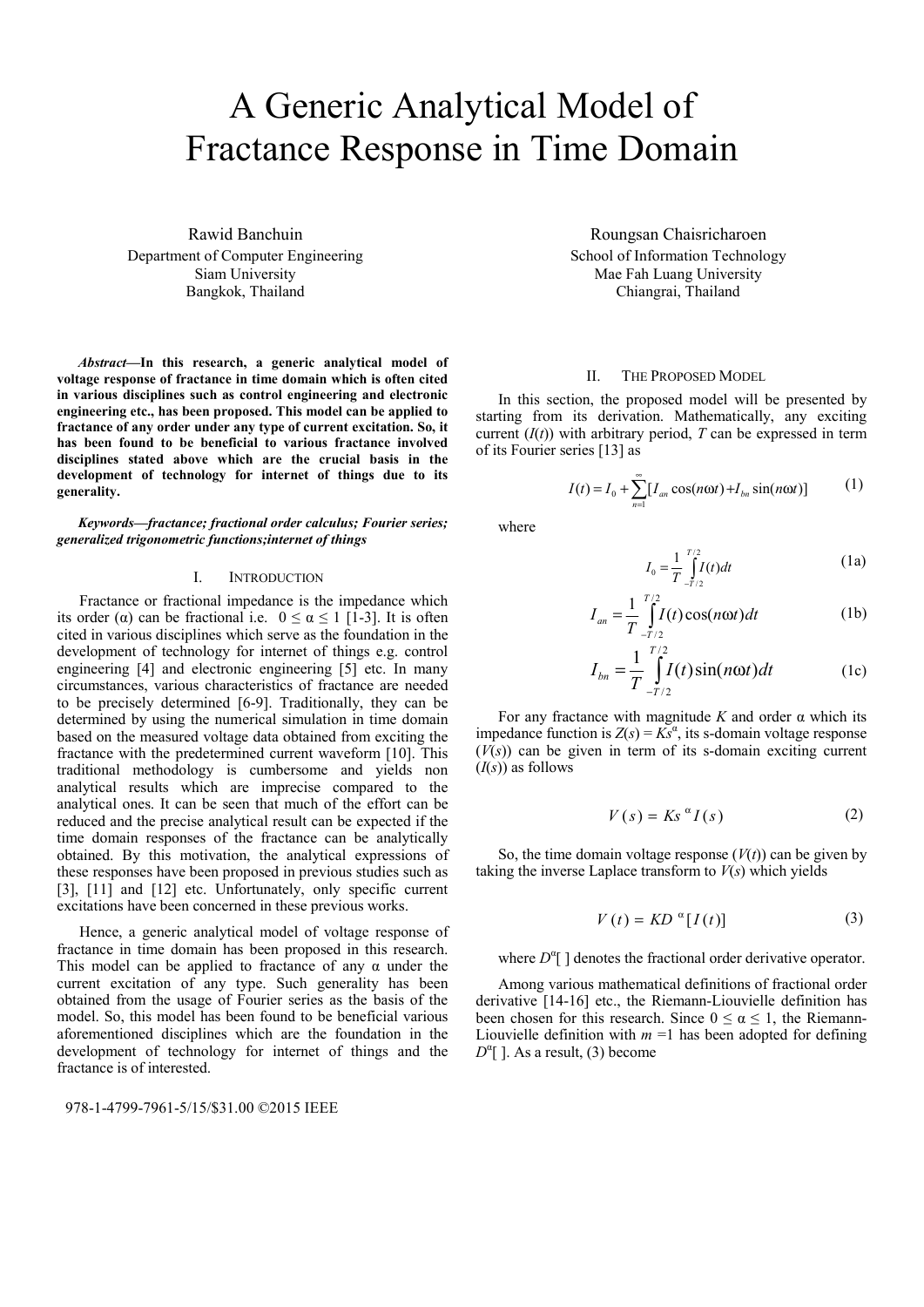$$
V(t) = \frac{K}{\Gamma(1-\alpha)} \frac{d}{dt} \int_{0}^{t} (t-\tau)^{-\alpha} I(\tau) d\tau
$$
 (4)

By using (1) and (4),  $V(t)$  can be found as

$$
V(t) = K[D^{\alpha}[I_0] + \sum_{n=1}^{\infty} [I_{an}D^{\alpha}[\cos(n\omega t)] + I_{bn}D^{\alpha}[\sin(n\omega t)]]]
$$
(5)

After performing the fractional order differentiation, the proposed analytical model can be finally obtained in term of *V*(*t*) as follows

$$
V(t) = K[\frac{I_0 t^{-\alpha}}{\Gamma(1-\alpha)}
$$
  
+ 
$$
\sum_{n=1}^{\infty} [(n\omega)^{\alpha} [I_{an}[\cos_{\alpha}(n\omega t)\cos(\frac{\alpha\pi}{2}) - \sin_{\alpha}(n\omega t)\sin(\frac{\alpha\pi}{2})]^{(6)}
$$
  
+ 
$$
I_{bn}[\sin_{\alpha}(n\omega t)\cos(\frac{\alpha\pi}{2}) + \cos_{\alpha}(n\omega t)\sin(\frac{\alpha\pi}{2})]]]]
$$

where  $I_0$ ,  $I_{an}$  and  $I_{bn}$  can be given by (1a)-(1c), moreover,  $\sin_{\alpha}$  ) and  $\cos_{\alpha}$  ) denote the generalized sine and cosine of order α respectively. For any variable *x*, these generalized trigonometric functions can be defined in term of the normal ones as

$$
\sin_{\alpha}(x) = \sum_{k=0}^{\infty} \left[ \frac{x^{k-\alpha} \sin(0.5(k-\alpha)\pi)}{\Gamma(k-\alpha+1)} \right] \tag{7}
$$

$$
\cos_{\alpha}(x) = \sum_{k=0}^{\infty} \left[ \frac{x^{k-\alpha} \cos((0.5(k-\alpha)\pi))}{\Gamma(k-\alpha+1)} \right] \tag{8}
$$

By using the proposed model,  $V(t)$  due to any  $I(t)$  can be analytically obtained as will be shown in the subsequent section. So, the proposed model has been found to be beneficial to the study of any fractance involved systems. Before leaving this section, it should be mentioned here that since the generalized trigonometric functions are asymptotically converged to normal ones and the first term of  $V(t)$  is asymptotically very small,  $V(t)$  is asymptotically  $V_{asvmp}(t)$ which can be approximately given by

$$
V_{asymp}(t) = K \sum_{n=1}^{\infty} [I_{an} \cos(n\omega t + \frac{\alpha \pi}{2}) + I_{bn} \sin(n\omega t + \frac{\alpha \pi}{2})] \quad (9)
$$

On the other hand,  $V(t)$  at transient  $(V_{trans}(t))$  which is asymptotically vanished, can be analytically obtained as follows.

$$
V_{trans}(t) = K[\frac{I_0 t^{-\alpha}}{\Gamma(1-\alpha)}
$$
  
+ 
$$
\sum_{n=1}^{\infty} [(n\omega)^{\alpha} [I_{an}[(\cos_{\alpha}(n\omega t) - \cos(n\omega t))\cos(\frac{\alpha\pi}{2})
$$
  
-(
$$
\sin_{\alpha}(n\omega t) - \sin(n\omega t))\sin(\frac{\alpha\pi}{2})]
$$
  
+ 
$$
I_{bn}[(\sin_{\alpha}(n\omega t) - \sin(n\omega t))\cos(\frac{\alpha\pi}{2})
$$
  
+ 
$$
(\cos_{\alpha}(n\omega t) - \cos(n\omega t))\sin(\frac{\alpha\pi}{2})]]]]
$$

# III. ITS APPLICATION

In this section, the application of the proposed model i.e. analytically obtaining  $V(t)$ 's due to specific  $I(t)$ 's will be shown. As an exmple,  $I(t) = |I_0 \sin(t)|$  which is a mathematical expression of a rectified sinusoidal waveform with  $T = 2\pi$  and zero phase shift, will be considered. With this  $I(t)$ ,  $V(t)$  for fractance with magnitude  $K$  and order  $\alpha$  can be obtained by applying the proposed model as follows

$$
V(t) = \frac{4KI_0}{\pi} \left[ \frac{t^{-\alpha}}{\Gamma(1-\alpha)} - \frac{2\pi i}{\Gamma(1-\alpha)} \right]
$$
  
+ 
$$
\sum_{n=1}^{\infty} \left[ \frac{n^{\alpha}}{1-n^2} [\cos_{\alpha}(nt)\cos(\frac{\alpha\pi}{2}) - \sin_{\alpha}(nt)\sin(\frac{\alpha\pi}{2})]] \right]
$$
 (11)

It can be seen that this  $V(t)$  can be alternatively given in term of a periodic waveform with  $T = 2\pi$  and the following analytical expression for  $0 \le t \le 2\pi$ .

$$
V(t) = \left| K I_0 \left[ \cos_{\alpha}(t) \sin(\frac{\alpha \pi}{2}) + \sin_{\alpha}(t) \cos(\frac{\alpha \pi}{2}) \right] \right| \tag{12}
$$

Asymptotically, this  $V(t)$  become  $V_{\text{asymp}}(t)$  which can be given by (13) and can be plotted against  $t$  and  $\alpha$  by assuming that  $I_0 = 1$  and  $K = 1$  as shown in Fig.1. Furthermore,  $V_{\text{trans}}(\vec{t})$ can be analytically given by using  $(11)$  and  $(13)$  as in  $(14)$ .

$$
V_{asymp}(t) = \frac{4K I_0}{\pi} \sum_{n=1}^{\infty} \left[ \frac{n^{\alpha}}{1 - n^2} \cos\left(nt + \frac{\alpha \pi}{2}\right) \right]
$$
(13)

$$
V_{trans}(t) = \frac{4KI_0}{\pi} \left[ \frac{t^{-\alpha}}{\Gamma(1-\alpha)} + \sum_{n=1}^{\infty} \left[ \frac{n^{\alpha}}{1-n^2} \left[ (\cos_{\alpha}(nt) - \cos(nt)) \cos(\frac{\alpha\pi}{2}) - (\sin_{\alpha}(nt) - \sin(nt)) \sin(\frac{\alpha\pi}{2}) \right] \right] \right]
$$
(14)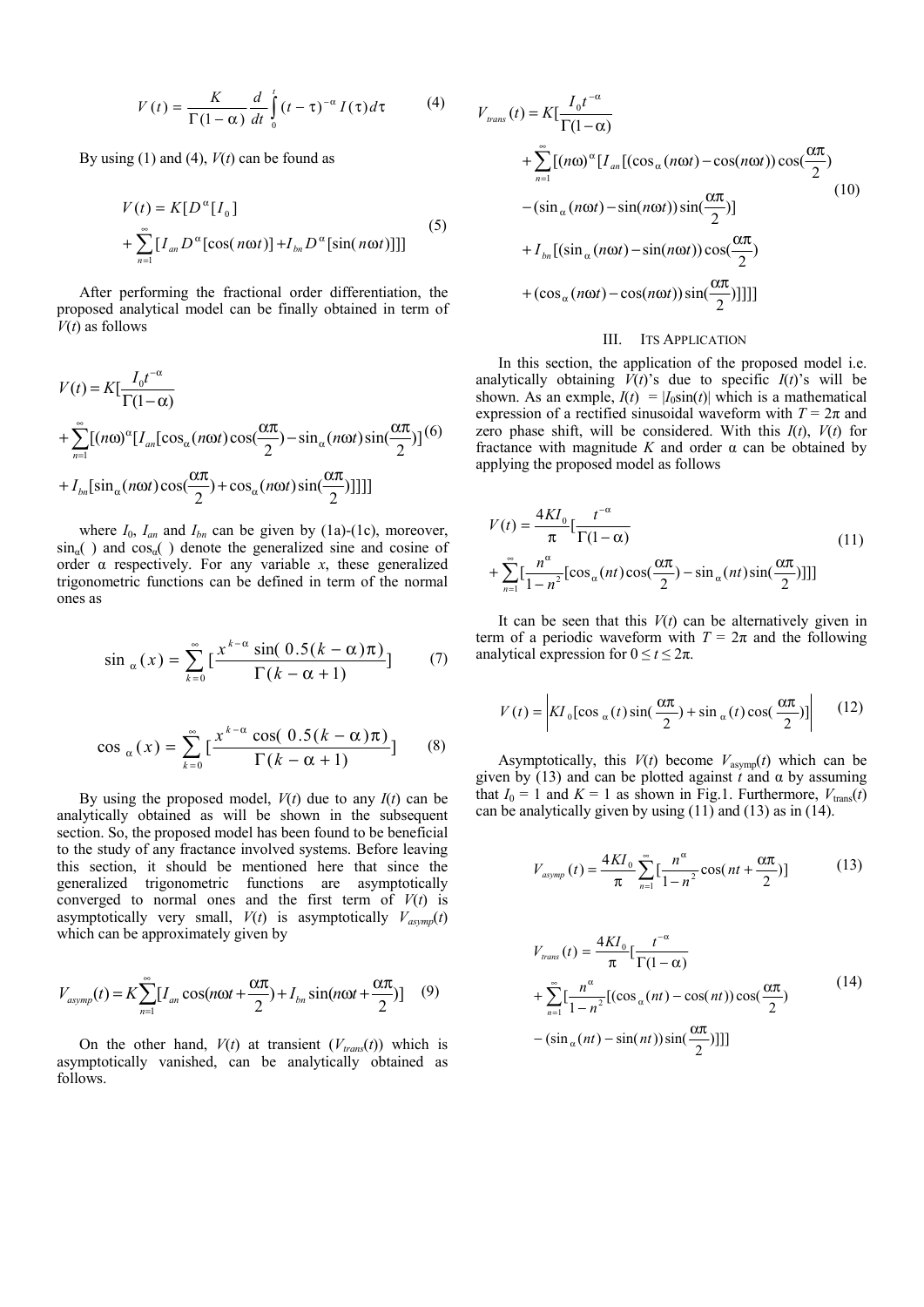

Fig.1.  $V_{asymp}(t)$  due to  $I(t) = |I_0 \sin(t)|$  of fractance when  $I_0 = 1$  and  $K = 1$ 

As another example, *I*(*t*) as a sawtooth waveform with  $T = 2\pi$  will be focused. This  $I(t)$  can be analytically given for  $0 \le t \le 2\pi$  as I(t) = I<sub>0</sub>t. By using the proposed model,  $V(t)$  for fractance with arbitrary values of  $K$  and  $\alpha$  can be found as follows

$$
V(t) = 2KI_0 \left[ \frac{\pi t^{-\alpha}}{\Gamma(1-\alpha)} - \sum_{n=1}^{\infty} \left[ n^{\alpha-1} [\sin_{\alpha}(nt)\cos(\frac{\alpha\pi}{2}) + \cos_{\alpha}(nt)\sin(\frac{\alpha\pi}{2}) \right] \right]
$$
(15)

Of course,  $V_{trans}(t)$  and  $V_{asymp}(t)$  for this case can be simply found respectively as

$$
V_{trans}(t) = 2KI_0 \left[ \frac{\pi t^{-\alpha}}{\Gamma(1-\alpha)} - \sum_{n=1}^{\infty} \left[ n^{\alpha-1} \left[ (\sin_{\alpha}(nt) - \sin(nt)) \cos(\frac{\alpha \pi}{2}) \right] \right] \right]
$$
(16)

+ 
$$
(\cos_{\alpha}(nt) - \cos(nt))\sin(\frac{\alpha\pi}{2})]]]]
$$

$$
V_{asymp}(t) = -2KI_0 \sum_{n=1}^{\infty} \left[ n^{\alpha-1} \sin(nt + \frac{\alpha \pi}{2}) \right] \tag{17}
$$

If the fractances of our interested are a half order differentiator/inductor ( $\alpha = 0.5$ ) and a normal one ( $\alpha = 0.1$ ), their  $V(t)$  can be given for  $0 \le t \le 2\pi$  by (18a) and (18b) respectively. It can be seen from (18b) that the fractance acts as a theoretical integrator when  $\alpha = 1$  as expected.

$$
V(t) = \frac{2K I_0}{\Gamma(0.5)} \sqrt{t}
$$
 (18a)

$$
V(t) = K I_0 \tag{18b}
$$

## IV. CONCLUSION

A generic analytical model of voltage response of fractance of any α under any type of current excitation has been proposed. The Fourier series has been adopted as the basis of the model. This model has been shown to be applicable to fractances under various type of current excitations e.g. rectified sinusoidal and sawtooth wave etc. Furthermore, the voltage response at asymptotic and transient can also be simply determined by using this model. Hence, it has been found to be beneficial to various disciplines e.g. control engineering and electronic engineering etc., which are important to the development of technology for internet of things and the fractance is of interested.

#### ACKNOWLEDGMENT

The author would like to acknowledge Mahidol University, Thailand for online database service.

#### **REFERENCES**

- [1] M. Nakagawa and K. Sorimachi, "Basic characteristics of a fractance device," IEICE Trans. Fund. Electr., vol. E75, pp. 1814–1819, December, 1992.
- [2] M. Sugi, Y. Hirano, Y.F. Miura and K. Saito, "Simulation of fractal immittance by analog circuits: an approach to the optimized circuits," IEICE Trans. Fund. Electr., vol. E82, pp. 1627–1634, August,1999.
- [3] B.T. Krishna, K.V.V.S. Reddy and S. Santha Kumari, "Time domain response calculations of fractance device of order 1/2," J. Act. Pass. Electron. Dev*.*, vol.3, pp. 355–367, January 2008.
- [4] B.M. Vinagre and V. Feliu, "Optimal fractional controllers for rational order systems: a special case of the Wiener-Hopf spectral factorization method," IEEE Trans. Automat., vol., 52, pp. 2385–2389, December 2007.
- [5] W. Ahmed, R. Elkhazali and A.S. Elwakil, "Fractional-order Wienbridge oscillator," Electron. Lett., vol. 37, pp. 1110–1112, August 2001.
- [6] E. Barsoukov and J. Macdonald J, Impedance Spectroscopy: Theory, Experiment, and Applications. NY: Wiley, 2005.
- [7] I.S. Jesus, J.A. Machado and J. Cunha, "Fractional electrical impedances" in botanical elements," J. Vib. Control, vol. 14, pp. 1389–1402, May 2008.
- [8] C. Tang, F. You, G. Cheng, D. Gao, F. Fu and X. Dong, "Modeling the frequency dependence of the electrical properties of the live human skull," Physiol. Meas., vol. 30, pp. 1293–1301, October 2009.
- [9] A.S. Elwakil and B. Maundy, "Extracting the cole–cole impedance model parameters without direct impedance measurement," Electron. Lett., vol. 46, pp.1367–1368, September 2010.
- [10] J. Wu and C. Chen, "A new operational approach for solving fractional calculus and fractional differential equations numerically," IEICE Trans. Fund. Electr., vol. E87, pp. 1077–1082, May 2004.
- [11] A.G. Radwan and A.S. Elwakil, "An expression for the voltage response of a current-excited fractance device based on fractional-order trigonometric identities," Int. J. Circ. Theor. App., vol. 40, pp. 533-538, May 2012.
- [12] A.S. Elwakil, "Fractional order circuits and systems: An emerging interdisciplinary research area," IEEE Circuits Syst. Mag., vol.10, no.4, pp.40-50, November 2010.
- [13] W.H. Beyer, CRC Handbook of Mathematical Sciences. FL: CRC Press, 1987.
- [14] J.M. Sabatier, O.P. Agrawal, and J.A.T. Machado, Advances in Fractional Calculus: Theoretical Developments and Applications in Physics and Engineering. Netherland: Springer, 2007.